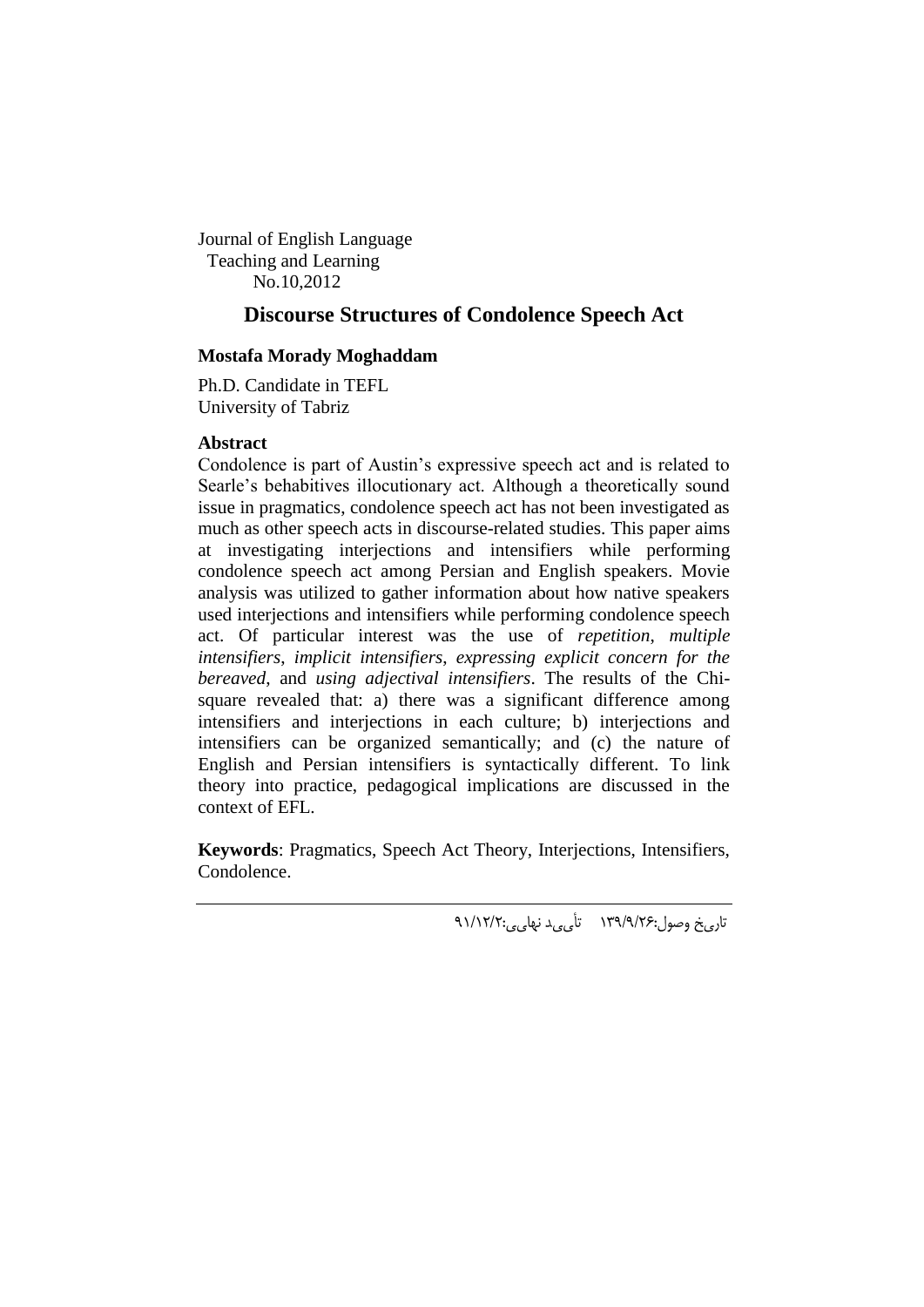# **1. Background**

# **1.1. Speech Act Theory**

 Pragmatics is "the study of linguistics phenomenon from the viewpoint of their usage properties and processes" (Verschueren, 1999, p. 1). Delen and Tavil (2010) pointed that Pragmatics has been both controversial and a popular topic in language research since 1960s. Pragmatics puts emphasis on the meaning in conversations among interlocutors. In other words, a learner with full grammatical competence may not be pragmatically competent too. Learners may produce correct grammatical sentences in conversations which are pragmatically inappropriate. Therefore, such breakdowns may hinder the communication among interlocutors which is called 'pragmatic failure'. One of the important factors of pragmatic failure lies in the fact that learners transfer speech act strategies from their native language (Beebe, Takahashi & Uliss-Weltz, 1990; Ellis, 1996). The second one relates to input. Although it is necessary for learners to receive a great amount of input from the environment, English textbooks may have problems to present activities which target pragmatic competence (Kasper & Rose, 2001).

 Pragmatics is the study of language used in authentic conversations which reflects the relationship among sentences, contexts, and situations. Pragmatics has not a clear-cut definition (Ellis, 2008). As Levinson (1983) mentioned, pragmatics considers linguistic features in relation to users of language. One of the underlying themes in pragmatics is speech act. The theory of speech acts is developed mainly by Austin (1962) and Searle (1969, 1979). The central assumption in the theory of speech act is that the minimal unit of communication is not a sentence or other expressions but rather language act. In another term, human language can be viewed as actions. Individuals perform things by saying different kinds of language acts such as refusals, requests, promises and the like. Austin (1962, p. 67) studied speech acts from the following perspective: "to consider from the ground up how many senses there are in which to say something is to do something, or in saying something we do something and even by saying something we do something." According to his view, any utterance is composed of the following acts: the locutionary act (the actual words the speaker is saying), the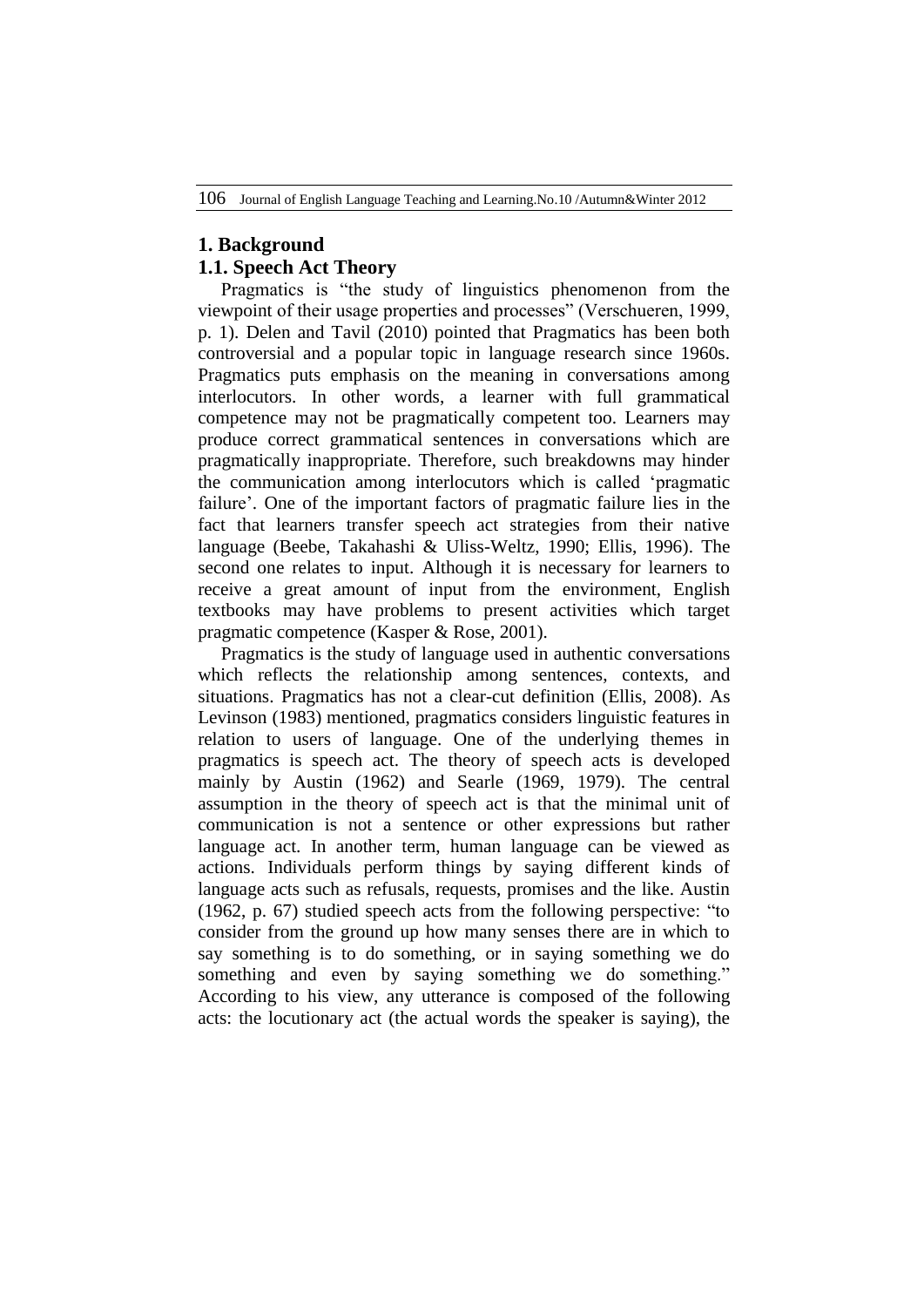illocutionary act (the intention of the speaker) and the perlocutionary act (the effect of utterance on the hearer) (Fig. 1).



The effect of the utterance on the hearer

#### *Figure 1.* **Austin's Speech Act Identification**

 Drawing on the works of Austin, Searle (1975) classified speech acts into five general categories (cited in Ellis, 2008, p. 160):

- Representatives: e.g. asserting, concluding
- Directives: e.g. requesting, ordering
- Commissives: e.g. promising, threatening
- Expressives: e.g. thanking, condoling

 Declarations: e.g. excommunicating, declaring war, marrying, firing

 As it is mentioned in the classification, condolence is part of expressives. Expressives show the speaker's attitude toward events and also express the *felicity condition* of the speech act. In other words, they count as expressions of a psychological state. This study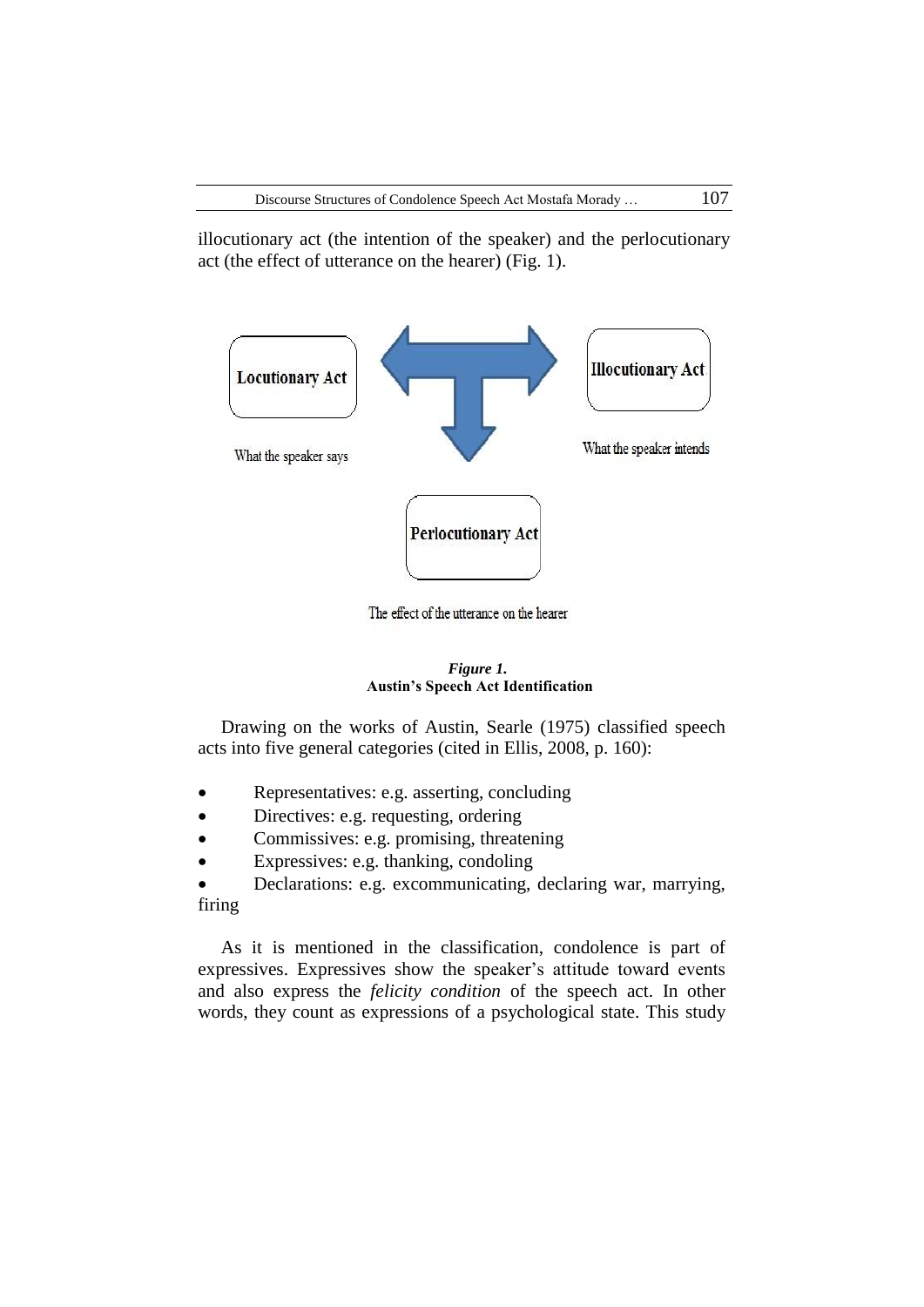made an attempt to investigate intensifiers and interjections while Persian and English interlocutors perform condolence speech act.

#### **2. Condolence Speech Act**

The word condolence comes from the Latin *condolere* meaning 'to suffer together' (Zunin & Zunin, 2007). It means acknowledging a loss, showing sympathy, or empathizing with someone. Humans are emotional beings and one can see this emotionality in every-day communication. Death of a loved one can bring with itself a state of deep sorrow, grief, shock, and numbness (Parkers, Laungani, & Young, 1997). As a condoler, individuals should express sympathy to a bereaved and help him/her to accept that a beloved has passed away.

 Crucially, the ways to express condolence differ from one culture to another. Generally, culture and convention play an influential role in pragmatics. Besides, by understanding the cultural background and the belief system of the bereaved, one can express condolences in an appropriate way. For example, in one culture, the common way to condole may be sending flowers or sympathy cards but in another culture, there may be other ways to console with the bereaved. It simply means that we should be aware of cultural factors and beliefs in condoling. In the same vein, Zunin and Zunin (2007) pointed out that condolence messages convey particular hidden meaning which are different across cultures.

 Emotions play an important role in human communications and individuals' lives are replete with happiness and grief. Communicating meaningful condolence phrases and sentences will reduce the fear one might experience for saying the wrong thing to the bereaved—the sentence should be influential as well. Since emotional communication is always linked to cultural matters, it is important that the condolence message be appreciated by the bereaved family as well as the close friends of the deceased—equal attention should be paid to pragmatics.

 The language which is used in highly emotional situations, like when a person is touched by the death of a loved one may be to some extent different from the language we use in daily communication. One of the issues which has made condolence messages complicated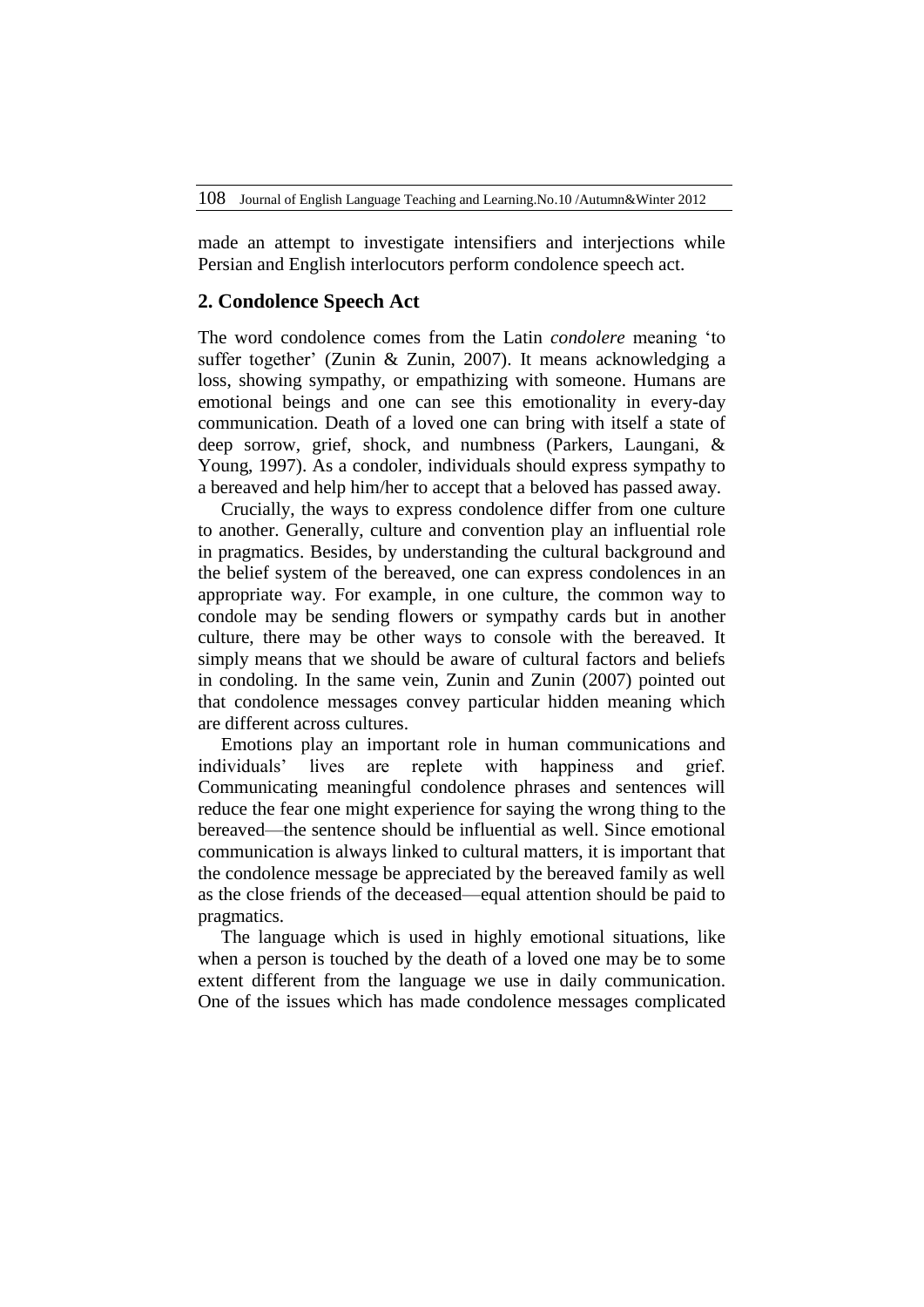is the nature of relationships among individuals. Therefore, it can be concluded that communicating a meaningful sentiment is something personal regarding the relationships between the individual and the bereaved. Finding the right condolence phrases to say at the right time can be a challenging task. For example, in Iranian culture, saying 'I'm sorry' to the bereaved does not communicate anything important. There are some situations that more than *being sorry* is needed. There are situations that individuals want to show their support in a culturally acceptable and linguistically appropriate way. In various situations different sentences may be appreciated. Therefore, it is a necessity to investigate a cross-cultural ways of communicating condolence to the bereaved ones to figure out different strategies natives will use to convey their intended meaning. On the other hand, there may be different responses to condolences in various situations which contribute to the intricacies of condolence speech act.

 The main purpose of condolence phrases is to commiserate with those who have experienced the death of a loved one. Sometimes the purpose of consoling is just a conventional one and is related to politeness. For instance, in some countries it may be considered as being rude not to express one's sympathy to a bereaved—whether the bereaved is an intimate or a stranger. In this situation there are some prefabricated phrases the interlocutors can use to console the bereaved or the grieving family. It is of key importance to know the right expression since the feelings the bereaved is experiencing can range from extreme sadness to outright anger; thus, it is important how one might verbalize sympathy. The following factors should be considered when one wants to word sympathy. These elements influence the way a person chooses condolence or condolence responses:

- 1. The bereaved relationship to the deceased
- 2. Speakers' relationship with the bereaved
- 3. Speakers' relationship to the deceased
- 4. What emotions the bereaved is experiencing

 Therefore, in order to have an appropriate message of condolence and in order to figure out the nature of condolence responses, four factors should be considered which is revealed in the figure below: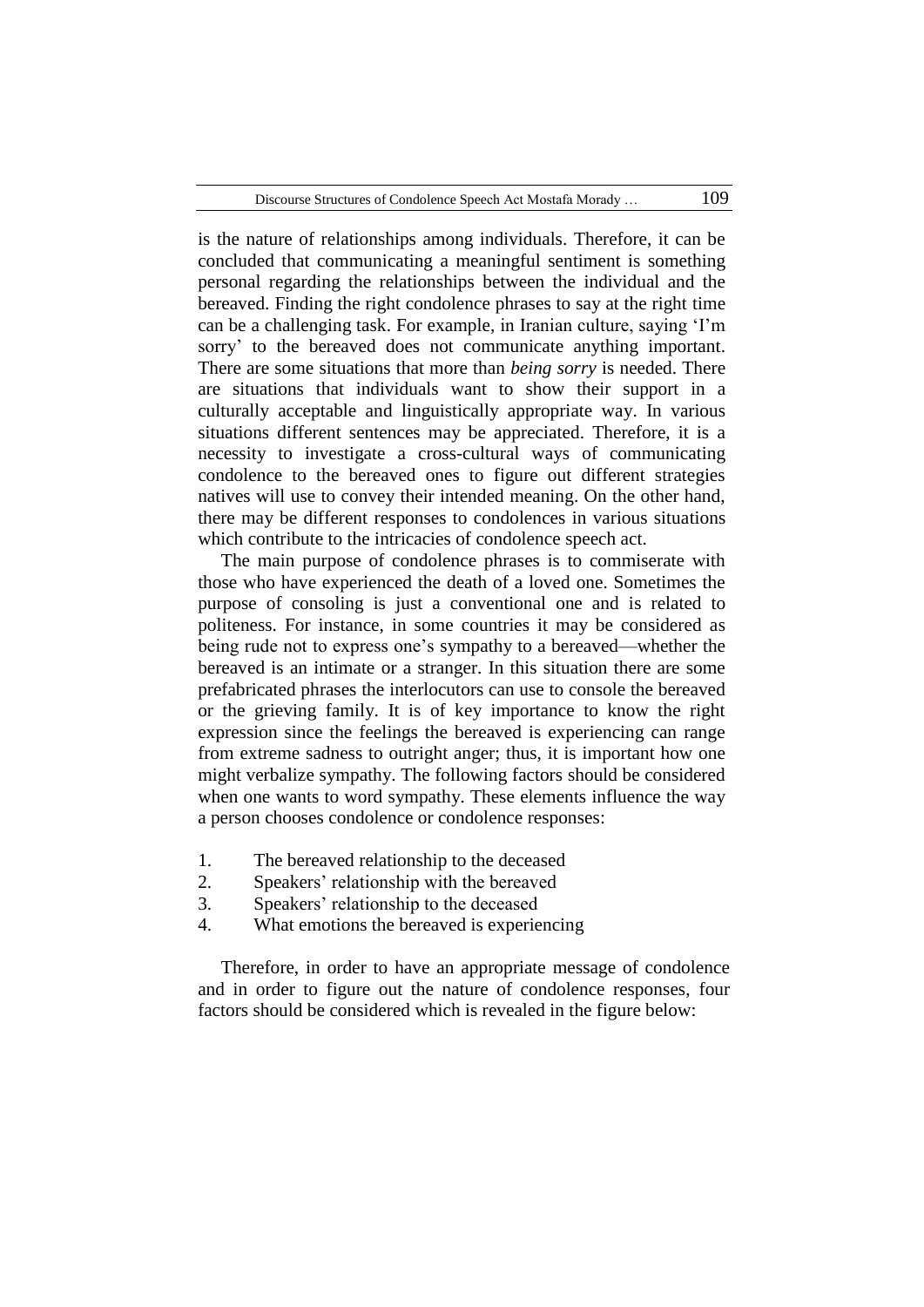

*Figure 2.* **Factors that Influence Condolence Messages**

#### **3. Review of Literature**

Current review literature showed that there is little investigation done on interjections and intensifiers in performing condolence speech act. However, some studies have been done on the area of interjections. One of them relates to Wierzbicka's (1992) research in which a number of interjections from English, Polish, Russian, and Yiddish (as well as) rigorous semantic formulae are proposed which can explain both the similarities and the differences in their use. For example, the English interjection *yuk*! is compared with its nearest Polish and Russian counterparts *fu!*, *fe!,* and *tfu*! The author concluded that while the meaning of interjections cannot be adequately captured in terms of emotion words such as *disgust*, it can be captured in terms of more fine-grained components, closer to the level of universal semantic primitives. Meng and Schrabback (1999) conducted a study relating to the acquisition of forms, interactive functions, and discourse type constraints of German interjections, in particular *ha* and *na*. The data consist of two sets of child-adult conversations—picture book interactions in family and psychodiagnostic settings. By comparing the adults and the children's use of interjections, it was revealed that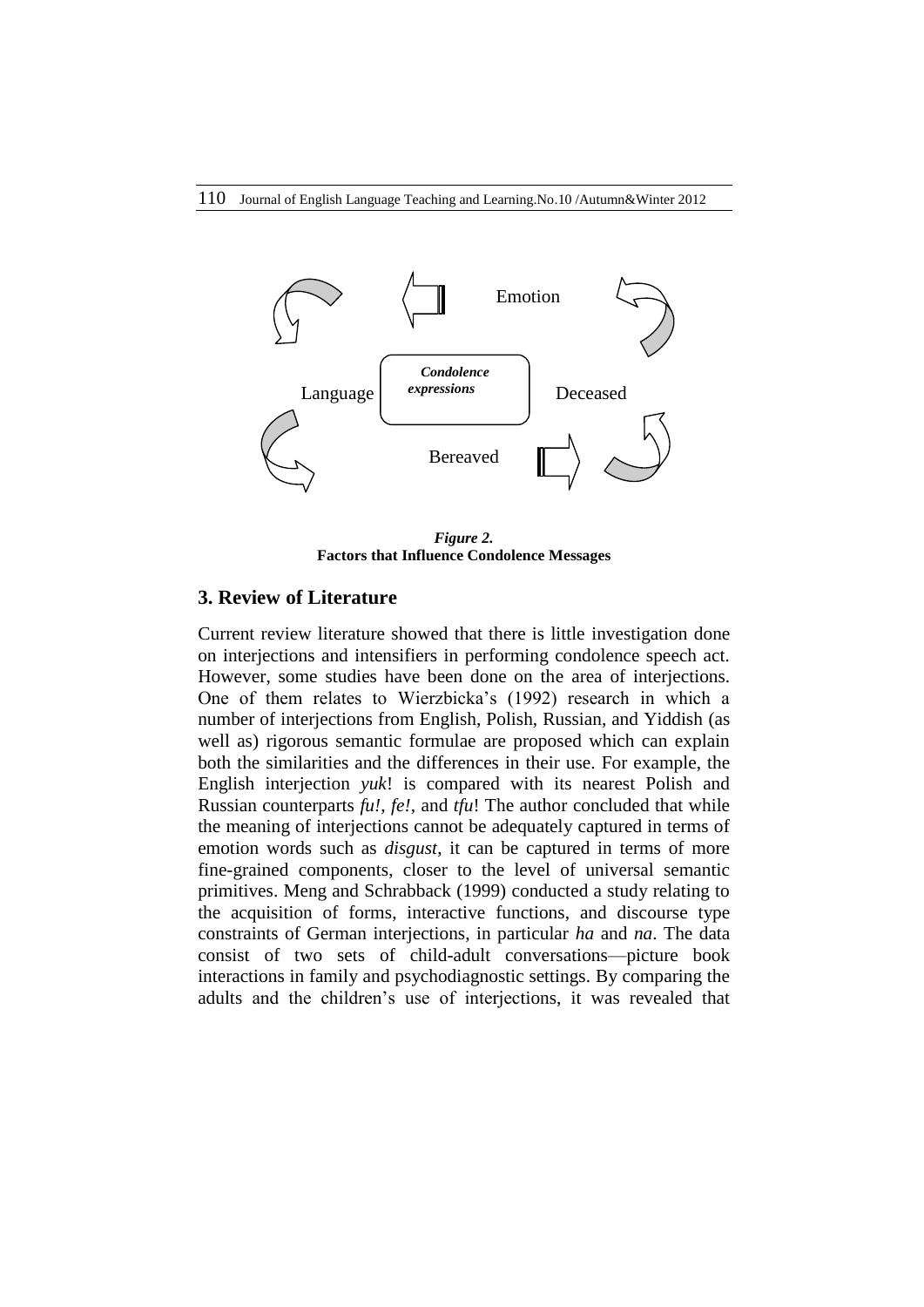children had managed to acquire interjectional forms and functions as well as discourse type constraints.

 It has to be taken for granted that all interjections have some kind of meaning. In this respect, every interjection is used in particular language and situational context to convey its meaning. Therefore, claiming that a particular interjection may have no semantic features is not correct. Quirk *et al.* (1972) emphasized that "interjections are purely emotive words which have neither referential content nor any particularly significant grammatical function" (pp. 413-414).

 Apart from interjections, intensifiers are important parts in communication especially in condolence expressions. Intensifiers are a class of words, generally adverbs, which are used to modify gradable adjectives, adverbs, and verbs. Characteristically, intensifiers serve to enhance the emotional content of an expression. It might be better to say that the use of intensifiers subtly suggests to the reader what emotions should be felt. The basic and common-used intensifier is *very*; a versatile word which modifies many adjectives and adverbs. There are also other intensifiers which often convey the same intention as *very*.

 Zellermayer's (1991) compared the use of intensifiers in excerpts from Hebrew and American novels and their translations into English and Hebrew. This study revealed that intensifiers in Hebrew and English texts are considered as markers of the relationship between oral and written elements in that discourse and as indicators of writtentext-reader relationships in particular rhetorical communities. Because each group of target texts - Hebrew or English - incorporated in this study has been found to consistently add or delete intensifiers to or from its source texts, one may conclude that such shifts reflect the different biases of the rhetorical communities these writers and translators identify with, in terms of literacy and textual characteristics as well as their varied notions of the *ideal text*.

 Language learning does not take place in a vacuum. Hence, the quality of interactions should be analyzed according to mutual constraints which exist among interlocutors. In the same vein, Bronfenbrenner (1979) argued about the ecology of language which takes into account the environmental factors of learning which in turn put emphasis on the language use. The idea flourishes with what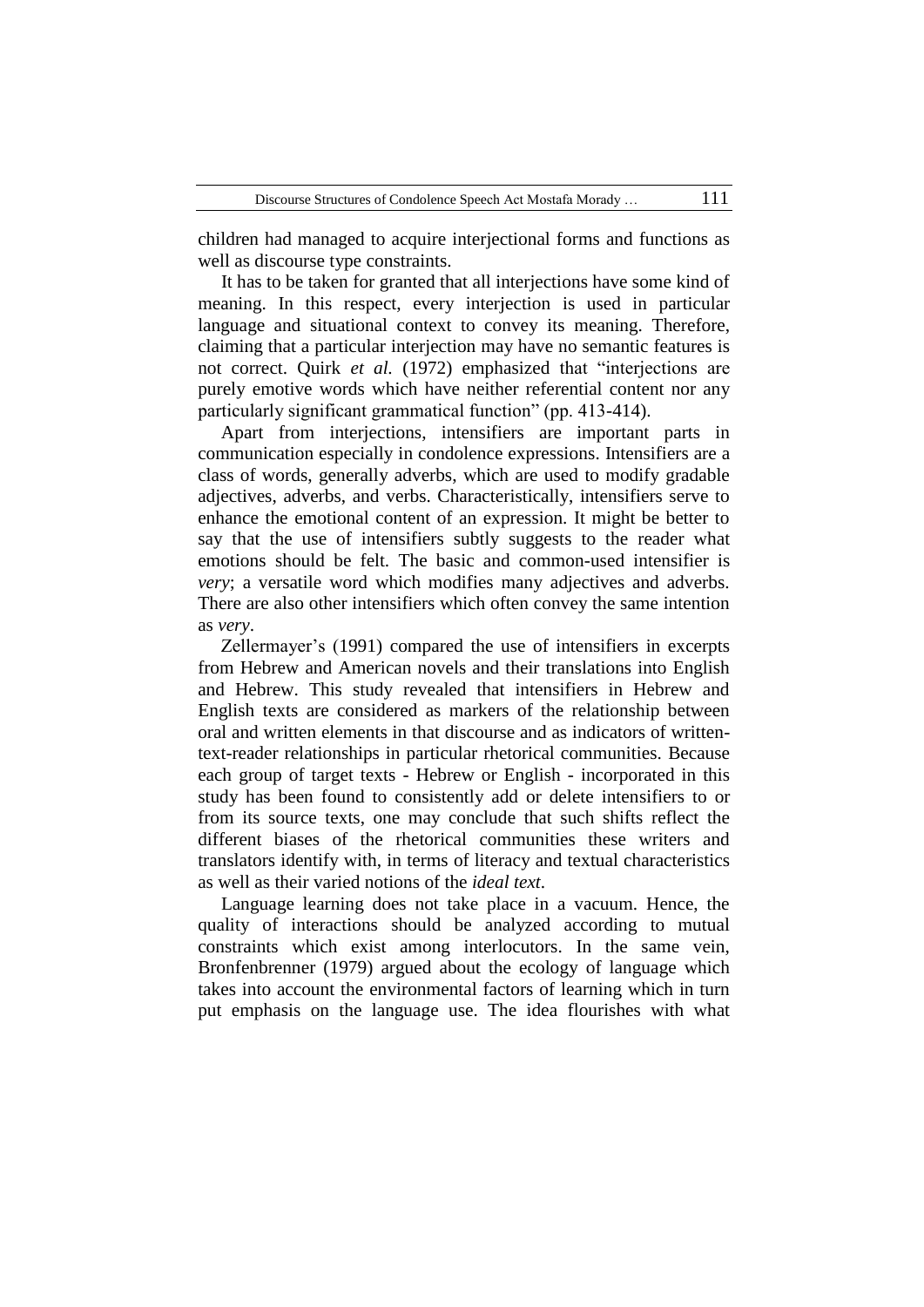Williams and Burden (1997) schematized as *ecological perspectives* of language.

 In their model, Williams and Burden (1997) referred to four factors: Microsystem, Mesosystem, Ecosystem, and Macrosystem. Microsystem is the closest environmental layer affecting the learner which embraces parents, teachers, siblings and peers. Macrosystem, which is placed at the outermost layer, takes into account the entire culture of the society. These ecological perspectives which are represented by Williams and Burden are not dissimilar to the structure of an onion emphasizing that human beings have interactions with cultural and societal layers covering them—as it is schematized in Figure 3, the learner is placed at the center of an onion-like structure. Therefore, individuals may have different styles and strategies when talking together since they are from different social status and there are, of course, power relations which are likely to influence the quality of talk among interlocutors. With regard to the speech act, the conventions of the society are strong predictors of how individuals perform different acts in relation to others.



*Figure 3.* **Various Systems Affecting the Learning Environment**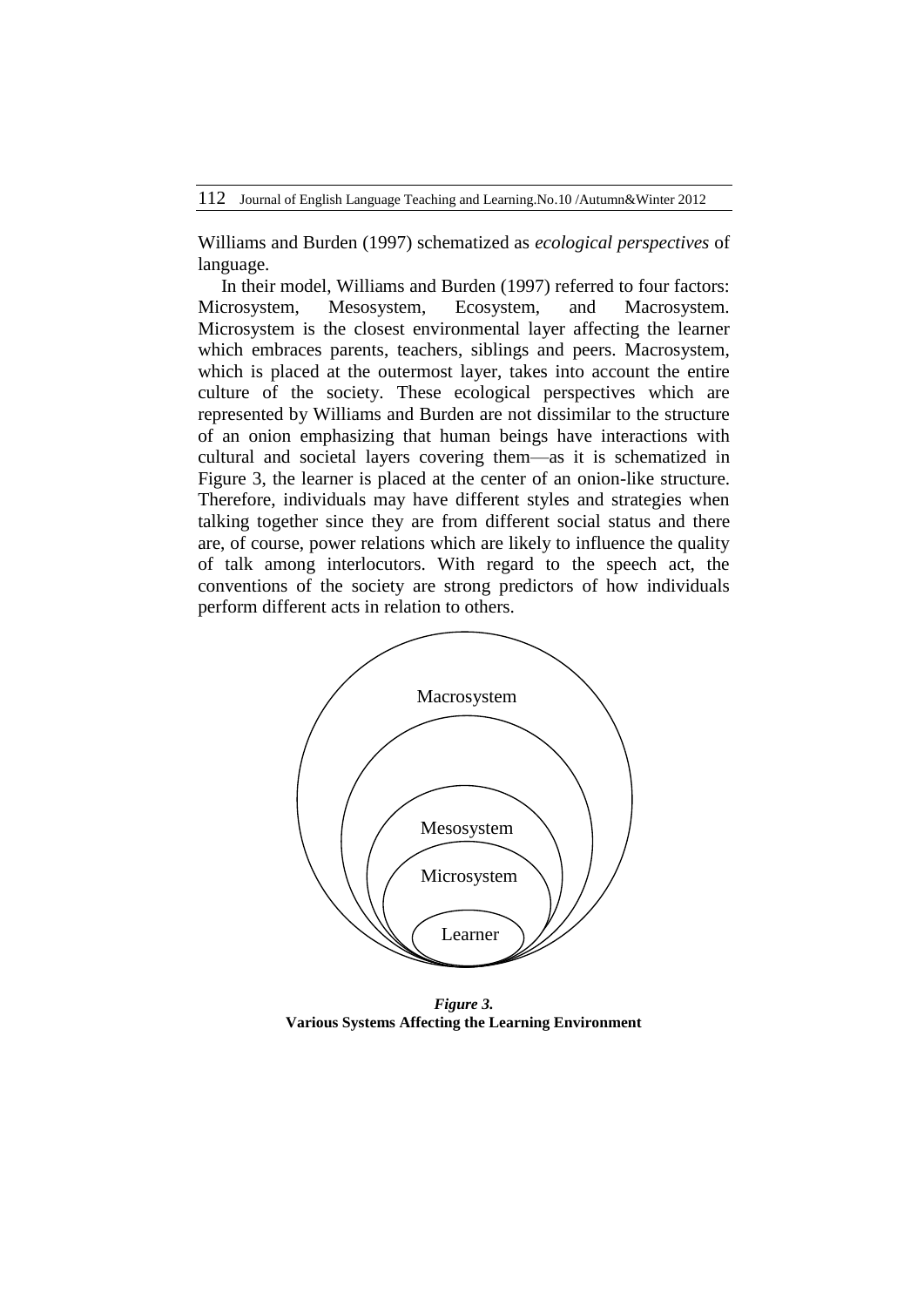After a close examination of the pile of research (e.g. Blum-Kulka, 1982; Blum-Kulka & Olshtain, 1986; Faerch & Kasper, 1989; House & Kasper, 1987; Kasper, 1989; Olshtain & Weinbach, 1987) conducted on particular speech acts cross-culturally, we figured out that the area considering condolence speech act and its response types are underresearched. Most of the people take feelings of grief and sadness as usual circumstances. However, when individuals want to comfort others, they should consider many factors in mind, namely, speakers' feelings, the relation of the bereaved to the deceased, and the relationship between the speaker and the bereaved; these factors may change the easy process of offering condolence to a fearful experience. The feeling of losing a loved one brings with itself a kind of intense psychological pressure. Knowing how to relate to the bereaved is something which requires subtlety and attention. Also, there is not much at hand about the condolence responses. There are situations which require specific linguistic path.

 Cross-cultural differences play an important role when dealing with speech acts (Green, 1975; Wierzbicka, 1985). According to ecological perspectives, since individuals have interactions with different people in society, there is a need to know how to use language in different situations appropriately. It is also important to be cognizant of the sentences which are face threatening or face saving. Learners have little difficulty with respect to grammatical or textual competence but when it comes to pragmatic competence, even the most proficient learners will be challenged (Ellis, 2008; Martínez-Flor & Fukuya, 2005). In the same vein, Bardovi-Harlig (1999) posited that even very advanced learners have difficulty with their interlanguage pragmatics. Furthermore, being competent in the grammar of the target language does not mean that a person is pragmatically competent too (Bardovi-Harlig, 1996; Bardovi-Harlig & Dörnyei, 1998; Kasper & Rose, 1999). This lack of knowledge and proficiency in pragmatic aspects of language may result in breakdowns in communications.

 In the context of EFL classrooms, learners should be exposed to sufficient amount of input so that they could increase their grasp of pragmatics. However, textbooks are not so rich at providing students with sufficient amount of input in the realm of pragmatics (Kasper &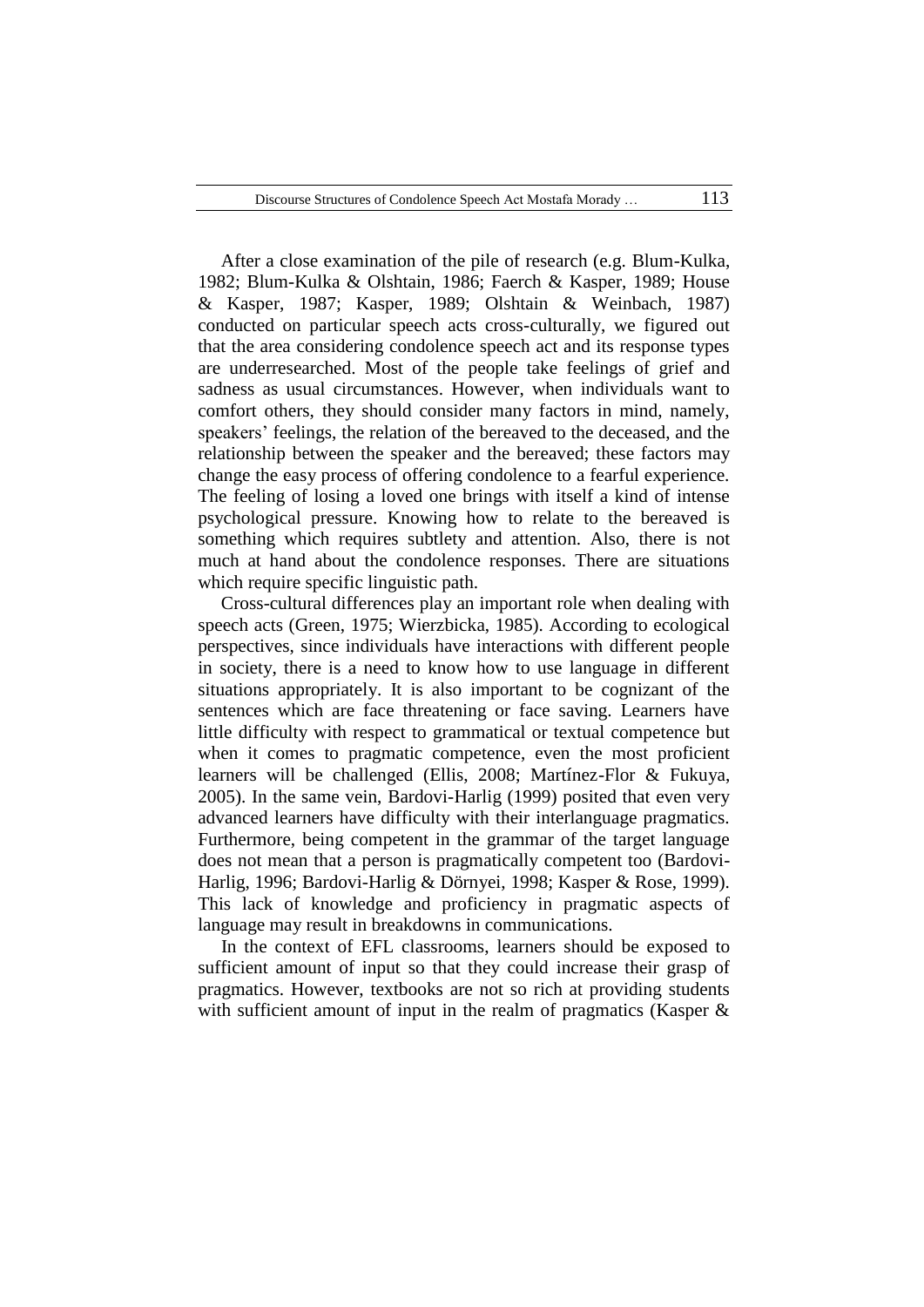Rose, 2001). Besides, the problems of teaching pragmatics are increasing and need more research to pave the way for those teachers who encounter difficulties in teaching speech acts (Delen & Tavil, 2010).

 The existing literature concerning speech act theory shows that there is a gap in literature about interjections and intensifiers in Persian and English condolence utterances.

## **4. Significance of the Study**

Although several studies have been conducted in the area of different speech acts, investigations into the speech act of condolence have been limited. The present study will serve as a preliminary step in addressing the need to focus on interjections and intensifiers in condolence speech act. Given the fact that condolences are interwoven with emotional states, individuals put interjections and intensifiers in practice. Every day in our language communication individuals use forms which cannot be easily considered as words but assigned to convey messages. These messages are not actually ideas but rather emotions and feelings. These forms which function as pragmatic markers are called *interjections.* Similarly, Wilkins (1992) postulated that interjections have all features attributed to utterances including the fact that they convey complete propositions and have an illocutionary purpose. The fact that interjections exist in language, accounts for their importance which may be less highlighted in linguistics. As a rule of thumb, mastering any language would be incomplete without being able to understand and use interjections and intensifiers appropriately. Interestingly, according to Jovanović (2004), "The term interjection literally comes from Latin **interjicere** with the meaning *to throw or cast between*, from **inter** *between* + **jacere** *to throw*" (p.18).

## **5. Research Questions**

After reviewing the current literature and in accordance with the objectives of this study, four research questions are applicable:

Q1: Are there any significant differences among interjections in Persian condolence messages?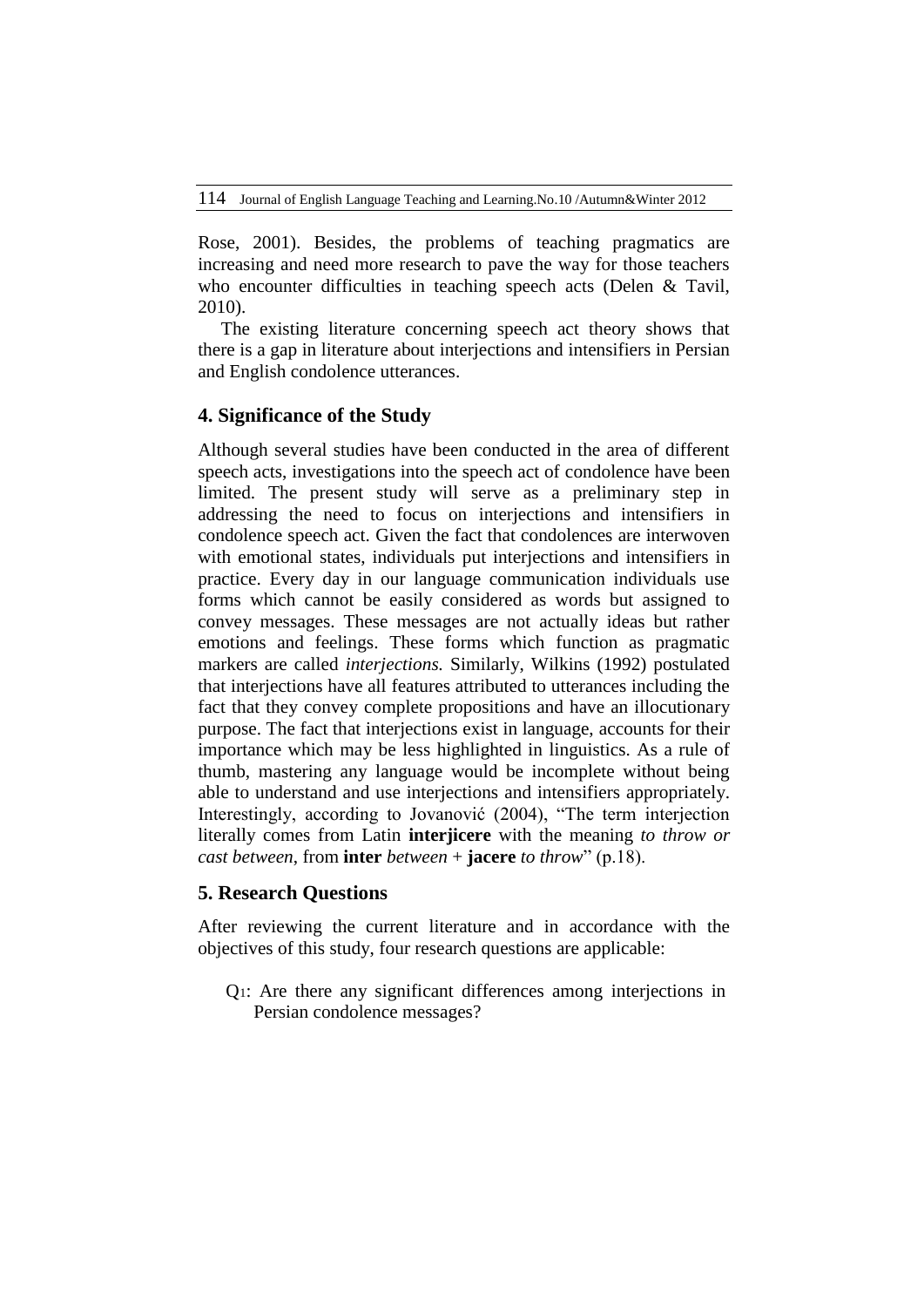- Q2: Are there any significant differences among interjections in English condolence messages?
- Q3: Are there any significant differences between Persian and English with respect to interjections in condolence speech act?
- Q4: Are there any significant differences between Persian and English with respect to intensifiers in condolence speech act?

# **6. Methodology**

## **6.1. Corpus**

Movie analysis was utilized to gather information about how native speakers use interjections and intensifiers while performing condolence speech act. To this end, 50 movies were analyzed (25 in Persian and 25 in English) to figure out the patterns native speakers of Persian and English utilize while offering their condolences. To make the comparison easier and more similar, both Persian and English condolence speech acts were gathered by analyzing movies. The criterion of selecting the movies was whether they had any condolence dialog.

#### **6.2. Procedure**

First, all of the condolence comments were found and transcribed. Those sentences which were related to interjections and intensifiers were selected out, then, each sentence was categorized under specific category based on its underlying meaning. Five categories were used to compare intensifiers among English and Persian speakers. Table 1 is used to compare intensifiers in both cultures:

| Category                     | <b>Example in English</b>     | <b>Example in Persian</b>      |  |  |
|------------------------------|-------------------------------|--------------------------------|--|--|
| Repetition                   | I am very very sorry.         | <b>خیلی خیلی</b> حیف شد        |  |  |
| <b>Multiple Intensifiers</b> | I am so very shocked.         | <b>واقعاً خيلى</b> ناراحت شدم  |  |  |
| <b>Implicit Intensifiers</b> | It broke my heart.            | الهي <b>بمير م</b> !           |  |  |
| <b>Explicit Intensifiers</b> | I am so sorry.                | <b>خیلی متأسف</b> شدم          |  |  |
| Adjectival Intensifiers      | I extend my sincere sympathy. | <b>غم جانگداز</b> به شما تسلیت |  |  |

**Table1:** *A Classification of Intensifiers in Condolence Speech Act*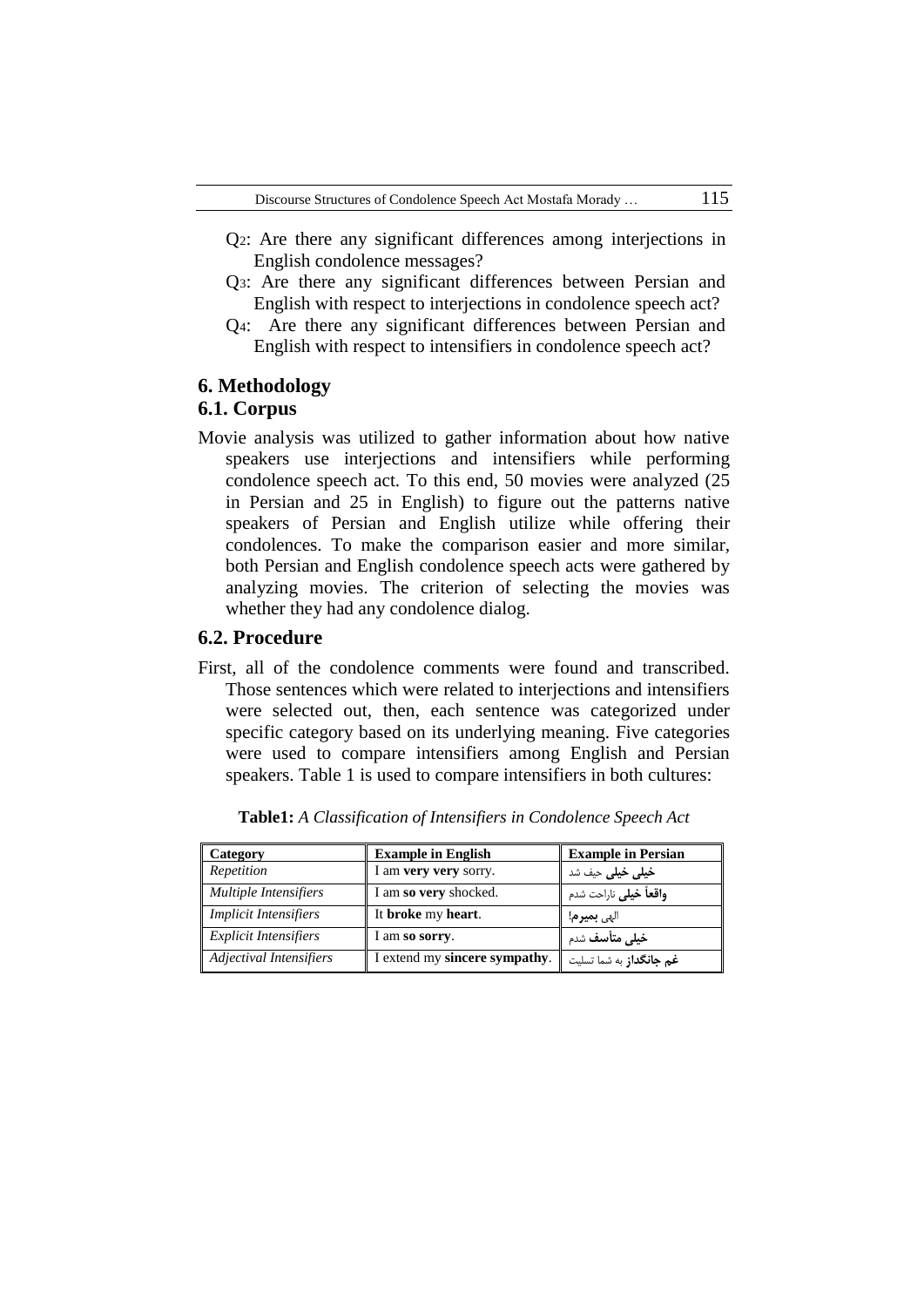Table 1 is used as the yardstick to compare the frequency of intensifiers performed during the conversations in which the main theme was offering condolences. Then, each sentence was placed under its own category based on the meaning of the intensifiers used in condolence utterances.

 In the same vein, in order to compare interjections in English and Persian, a classification was adopted by Jovanović (2004) to find out the differences in using interjections in condolence sentences. Table 2 provides a classification for comparing interjections in the two cultures. According to Jovanović (2004), Table 2 categorizes interjections on the basis of their meaning (pp. 22-23).

| Category        | <b>Example</b>                                        |
|-----------------|-------------------------------------------------------|
| Anger           | Damn! I cannot believe this bad luck that he is dead. |
| Annoyance       | Ouch! What a pity!                                    |
| Impatience      | Why! She was such a healthy man!                      |
| Pain            | Ah! I am so sorry.                                    |
| Pity            | Alas! I share my sorrow in this sad day.              |
| Sorrow          | Eh! God bless her soul.                               |
| Sympathy        | Now! I felt profound sadness.                         |
| <i>Surprise</i> | Oh, my God. I am sorry to hear that.                  |

**Table2:** *A Classification of Interjections in Condolence Speech Act*

 After determining the classifications for comparing interjections and intensifiers, the frequency of each category was calculated. Finally, the results were analyzed using a Chi-square test in order to check the significance of the differences when comparing the occurrences of each category across the two cultures. The Chi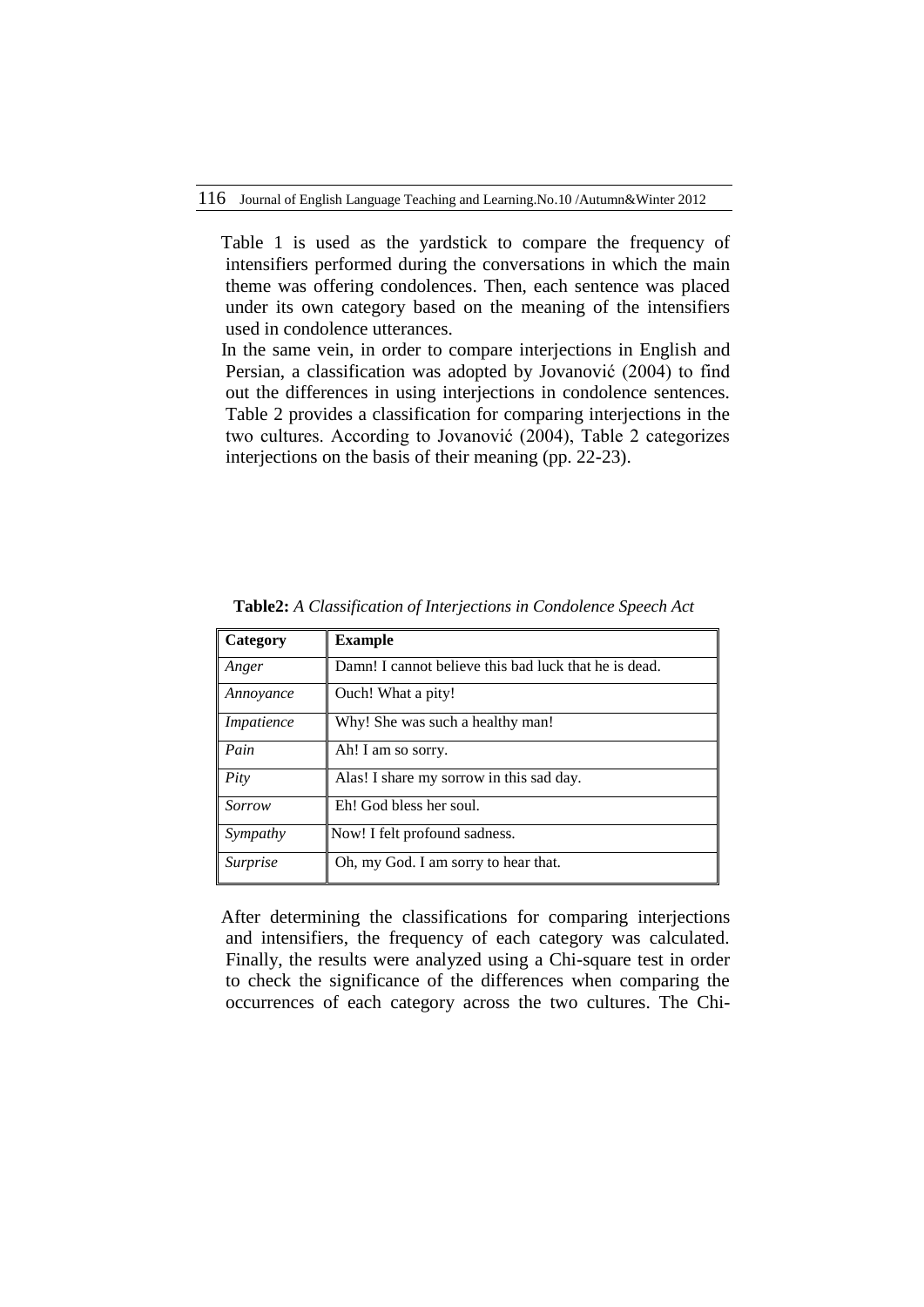square test was run using the Statistical Package for Social Sciences (SPSS), version 18.

## **7. Results and Discussion 7.1. Comparison of Intensifiers in Persian and English**

To find out whether there is any significant difference regarding the application of intensifiers in English and Persian, a classification was designed to study the frequency of occurrence in each category. Table 3 shows the results of Chi-square in Persian regarding the distribution of intensifiers:

|             | <b>Table3:</b> Results of the Chi-square Test for the Intensifiers in Persian |  |  |  |  |  |  |  |
|-------------|-------------------------------------------------------------------------------|--|--|--|--|--|--|--|
| Condolences |                                                                               |  |  |  |  |  |  |  |

| <b>Categories</b>            | <b>Observed N</b> | <b>Expected N</b> | df | Sig. | $\sim$ <sup>2</sup> |
|------------------------------|-------------------|-------------------|----|------|---------------------|
| Repetition                   |                   | 16.6              |    | .000 | 64.892              |
| Multiple Intensifiers        | 24                |                   |    |      |                     |
| <b>Implicit Intensifiers</b> | 42*               |                   |    |      |                     |
| <i>Explicit Intensifiers</i> |                   |                   |    |      |                     |
| Adjectival Intensifiers      |                   |                   |    |      |                     |
| <b>Total</b>                 | 83                |                   |    |      |                     |

 As it is revealed in Table 3, there is a significant difference among the intensifiers used in condolence sentences by Persian speakers ( $\chi^2$ = 64.892, p < .05). Table 3 shows that *implicit* and *multiple intensifiers*  $(N= 42, 24)$  were used more than the expected  $(N= 16.6)$ . Therefore, Persian speakers tend to use intensifiers less explicitly in their condolences. Moreover, the findings revealed that while Persian speakers used *implicit* and *multiple intensifiers* more frequently, they made few uses of *adjectival intensifiers*, *repetition*, and *explicit intensifiers* (*N*= 3, 5, 9). Adjectival intensifiers were the least used intensifying tool by Persian speakers.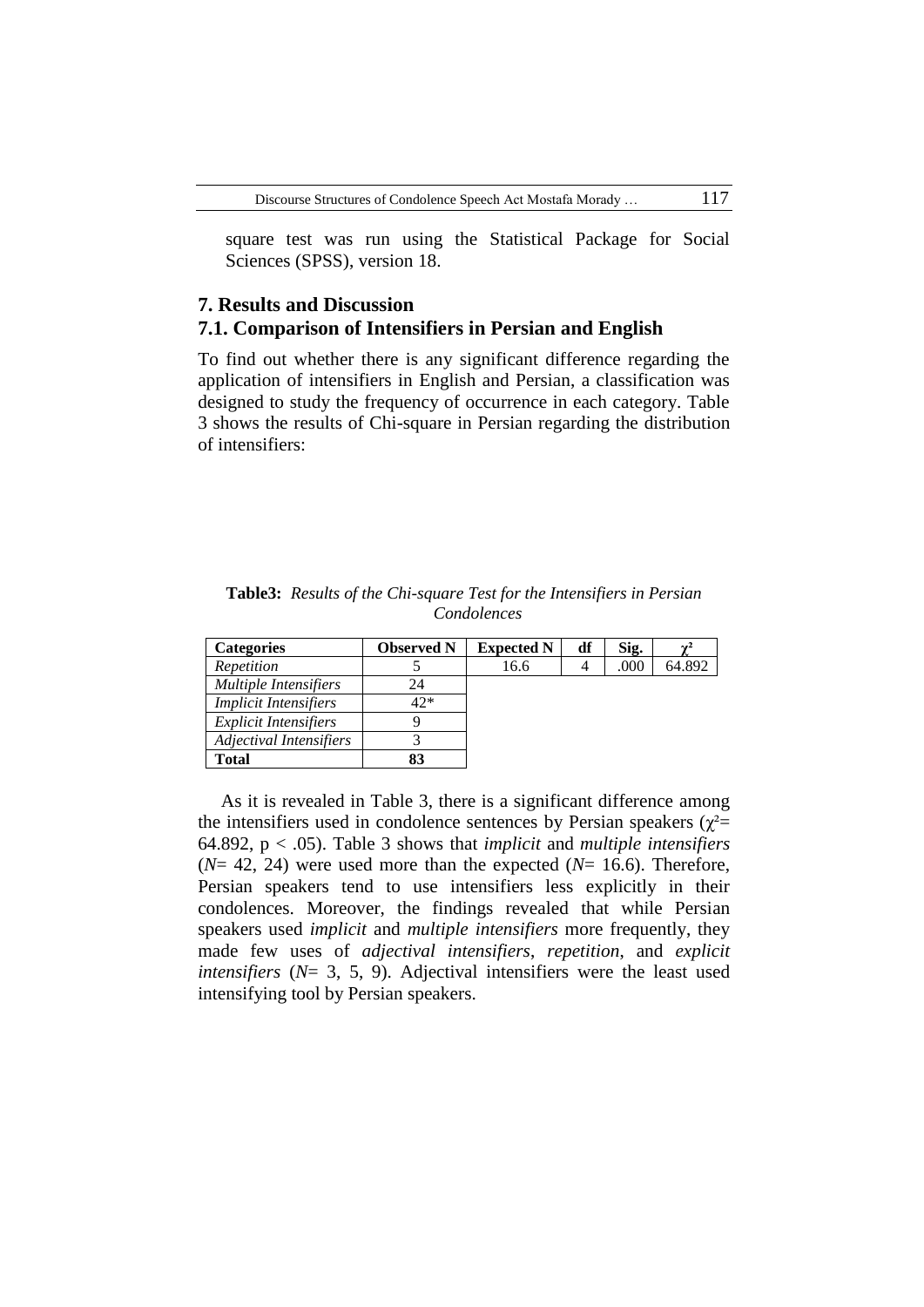**Table4:** *Results of the Chi-square Test for the Intensifiers in English Condolences*

| <b>Categories</b>            | <b>Observed N</b> | <b>Expected N</b> | df | Sig. |        |
|------------------------------|-------------------|-------------------|----|------|--------|
| Repetition                   |                   | 17.2              |    | .000 | 22.256 |
| <b>Multiple Intensifiers</b> | 16                |                   |    |      |        |
| <i>Implicit Intensifiers</i> | 18                |                   |    |      |        |
| <i>Explicit Intensifiers</i> | $33*$             |                   |    |      |        |
| Adjectival Intensifiers      | 12                |                   |    |      |        |
| <b>Total</b>                 | 86                |                   |    |      |        |

 Table 4 shows that there is a significant difference among the intensifiers used in condolence sentences by English speakers ( $\chi^2$ = 22.256, p < .05). Table 4 also reveals that *explicit* and *implicit* intensifiers (*N*= 33, 18) were used more than the expected (*N*= 17.2). Moreover, the findings revealed that while English speakers used *explicit* and *implicit* intensifying more frequently, they made few uses of *repetition*, *adjectival intensifiers*, and *multiple intensifiers* (*N*= 7, 12, 16). Repetition was the least used intensifying tool by English speakers.

 This study supported other cross-cultural rhetoric studies. Kaplan (1972) mentioned four discourse structures that contrast with English hierarchy. He focused on writing and limited his study to paragraphs to understand what he called *cultural thought patterns*. The structures are:

 $\triangleright$  Parallel constructions, in which the first idea is completed in the second part (Figure b. Semitic such as Hebrew and Arabic)

 $\triangleright$  Oriental, in which the topic is looked at from different tangents (Figure c. Oriental)

Freedom to digress (Figure d. Roman)

 $\triangleright$  The same as the previous one, but it has different lengths (Figure e. Russian)

 Kaplan (1972) suggested that English text was characteristically *linear* and *hierarchical* due to the fact that English speakers tend to be direct and straightforward in speech and writing. It can be illustrated by the following diagrams: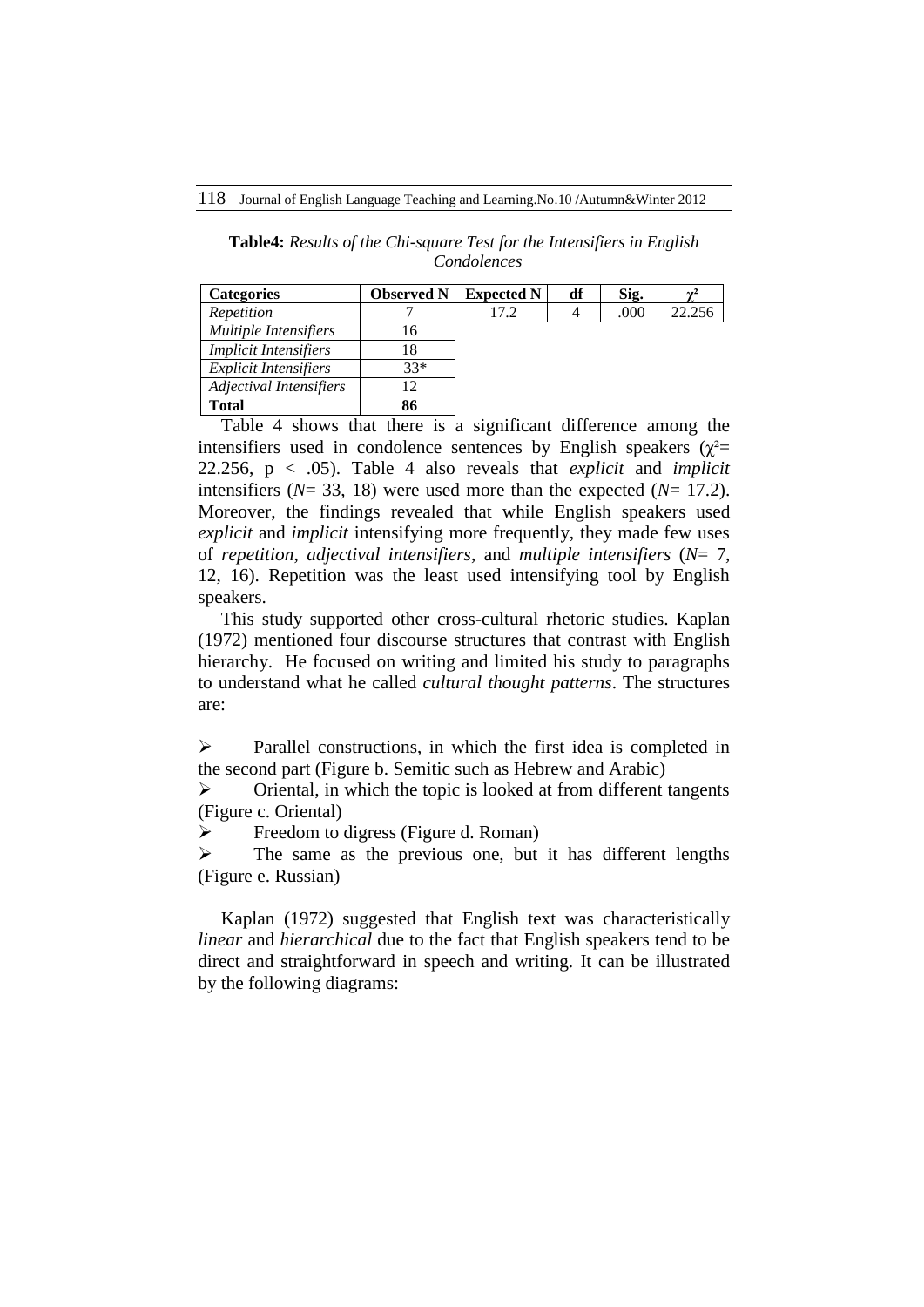

(a) English; (b) Semitic (Hebrew and Arabic); (c) Oriental; (d) Roman; (e) Russian.

#### *Figure 4.* **Discourse Structures by Kaplan (1972)**

 He also stated that each diagram relates to a particular language and identified his discourse patterns of each language written structure. As it can be understood by these diagrams, English speakers use direct expressions and patterns while oriental people prefer using indirect patterns.

| <b>Categories</b>            | English  | <b>Persian</b> | <b>Expected</b> | Sig.    | $\chi^2$ |
|------------------------------|----------|----------------|-----------------|---------|----------|
|                              | observed | observed       |                 |         |          |
| Repetition                   |          |                | 6               | .564    | .333     |
| <b>Multiple Intensifiers</b> | 16       | 24             | 20              | .206    | 1.600    |
| <b>Implicit Intensifiers</b> | 18       | 42             | 30              | $.002*$ | 9.600    |
| <b>Explicit Intensifiers</b> | 33       |                | 21              | $.000*$ | 13.714   |
| Adjectival Intensifiers      | 12       | 3              | 7.5             | $.02*$  | 5.400    |
| <b>Total</b>                 | 86       | 83             |                 | -       |          |

**Table 5***: Distribution of Chi-square Formula in English and Persian Application of Intensifiers*

 Finally, Table 5 advocates that there is significant differences regarding three categories of intensifiers in Persian and English speech act of condolence (they are shown with an asterisk). With regard to repetition, there is no significant difference between English and Persian ( $\chi^2$ = .333, p <.05). This shows that English speakers tend to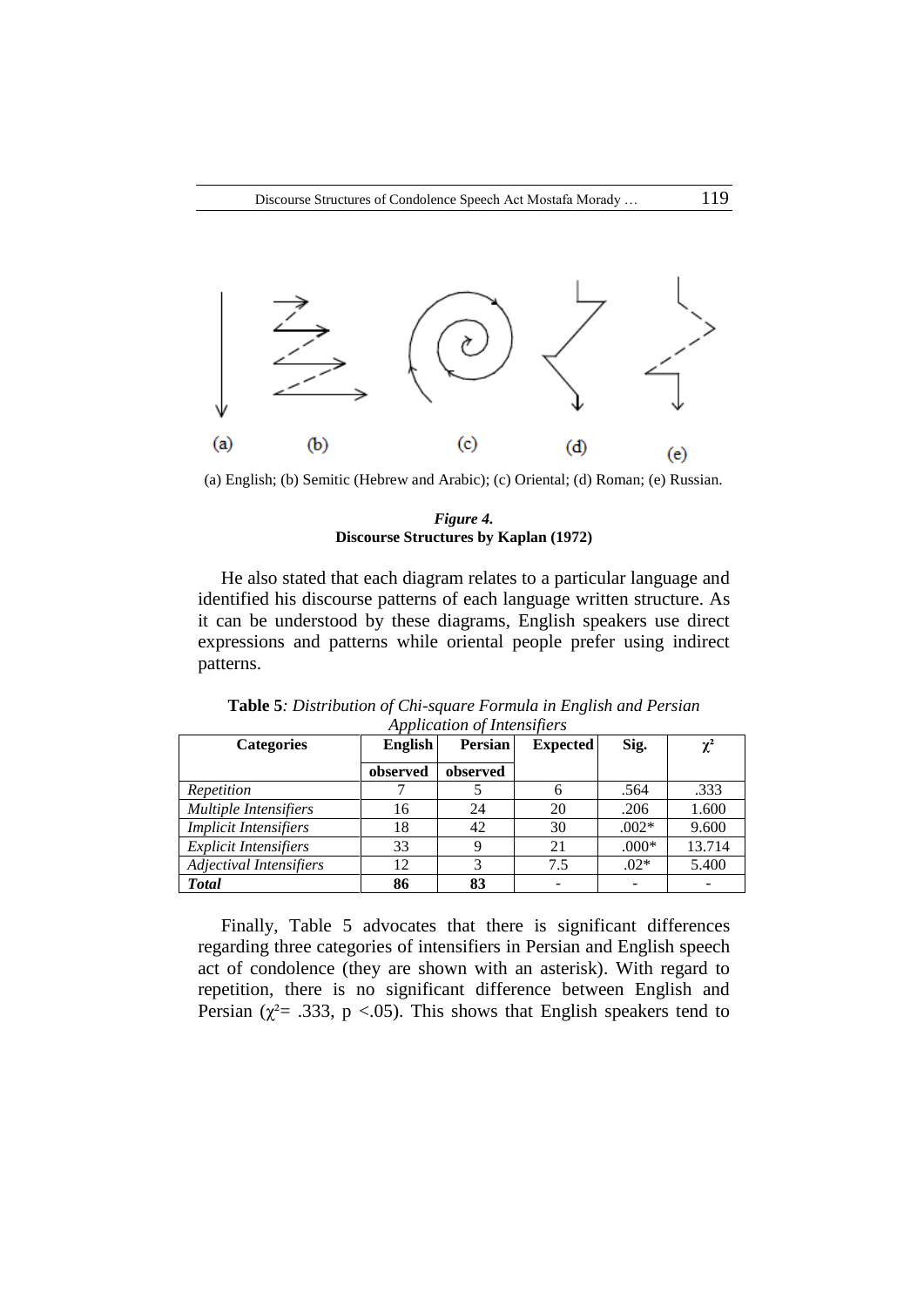use intensifying condolences such as 'I'm very very sorry' as equally as Persian speakers. Above all, this category was the least used intensifying strategy used by Persian and English speakers. Persian speakers used more utterances relating to multiple intensifiers than English speakers; however, there is not a significant difference between them ( $\chi^2$ = 1.600, p <.05). In other words, both English and Persian speakers used 'multiple intensifiers' with almost similar frequencies. Persian speakers implicitly intensified their condolences more than English speakers. The results of Chi-square showed that there is a significant difference between them ( $\chi^2$  = 9.600, p <.05). The first greatest Chi-square frequency relates to this category. As it is related to explicit intensifying, English speakers outperformed Persian speakers with a significant difference observed between them  $(\chi^2=$ 13.714, p <.05). Regarding adjectival intensifiers, English speakers outperformed Persian speakers with a significant difference ( $χ² = 5.400$ ,  $p < .05$ ).

# **7.2. Comparison of Interjections in Persian and English**

 After investigating the distribution of intensifiers in English and Persian, it was revealed that out of five categories, only three categories were significantly different. In this part, the same attempt is done on interjections to find out similarities and differences in the application of interjections in English and Persian.

| <b>Categories</b> | English  | <b>Persian</b> | <b>Expected</b> | Sig.     | $\chi^2$ |
|-------------------|----------|----------------|-----------------|----------|----------|
|                   |          |                |                 | p < 0.05 |          |
|                   | observed | observed       |                 |          |          |
| Anger             | 14       | 3              | 8.5             | .008     | 7.118    |
| Annoyance         | 30       | 18             | 24              | .083     | 3.000    |
| Impatience        | 10       | 5              | 7.5             | .197     | 1.667    |
| Pain              | 13       | 42             | 27.5            | .000     | 15.291   |
| Pity              | 28       | 11             | 19.5            | .000     | 7.410    |
| Sorrow            | 9        | 21             | 15              | .028     | 4.800    |
| Sympathy          | 25       | 39             | 32              | .080     | 3.062    |
| Surprise          | 21       | 11             | 16              | .077     | 3.125    |
| <b>Total</b>      | 150      | 150            |                 |          |          |

*Table6: Results of the Chi-square Test for the Interjections in Persian and English Condolences*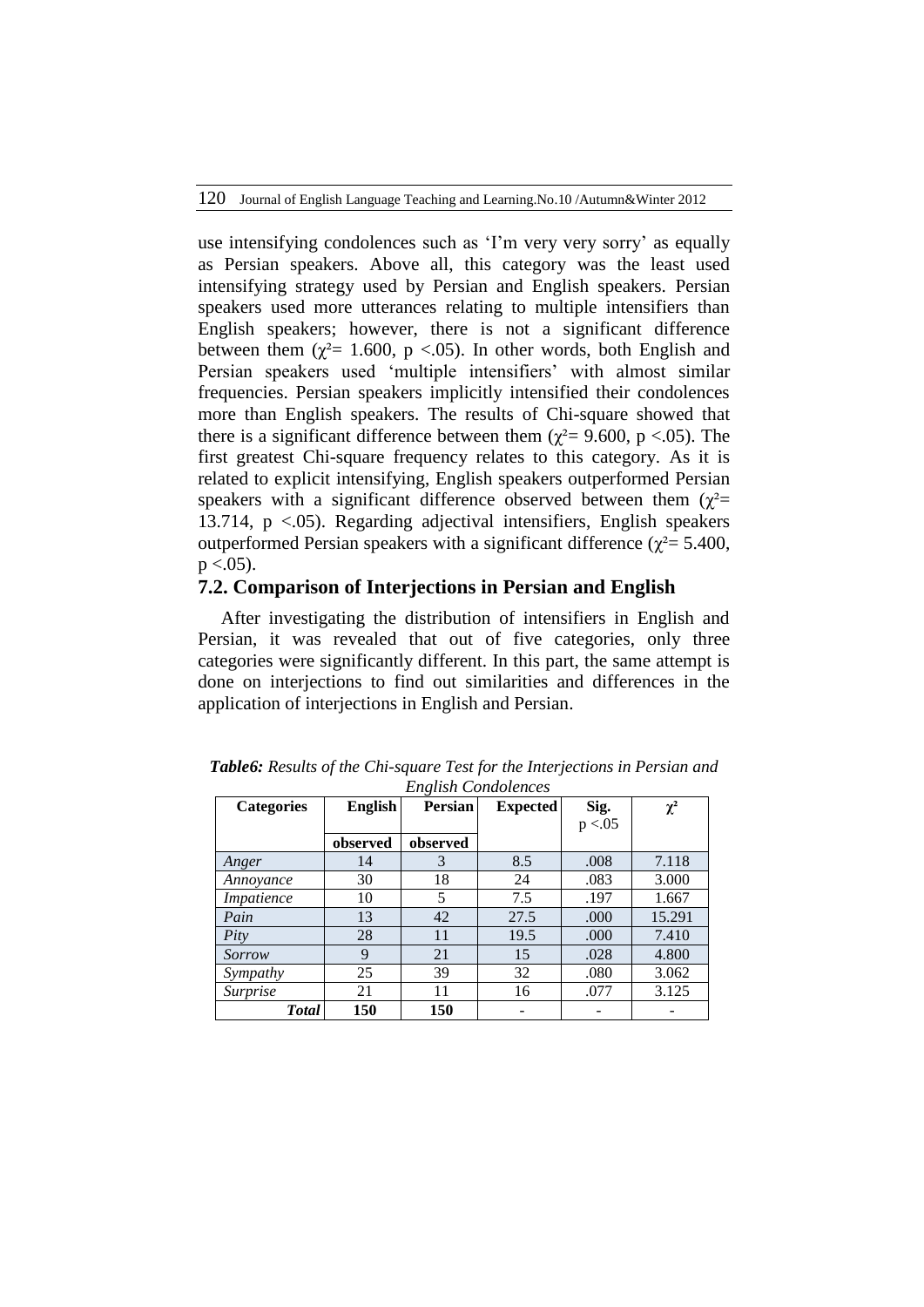As Table 6 manifests, just in four categories out of eight there obtained a significant difference between the way Persian and English speakers use interjections in their condolences. The categories in which a significant difference obtained are *Anger* (sig= .008), *Pain* (sig= .000), *Pity* (sig= .000), and *Sorrow* (sig= .028)

### **8. Conclusion**

This study shed light on some important features regarding Persian and English cultures in that sociocultural norms are going to have great effect on the way speakers perform different speech acts. This study paves the way for further cross-linguistic researches to find out whether there is a universal pattern considering pragmatic competence or each language has its own idiosyncratic way of performing particular speech acts.

 The importance of this study is fourfold. First, it is useful for the EFL learners in that they will be familiar with the way native speakers apply interjections and intensifiers in their condolences. Furthermore, the findings of this study may be a fruitful source for EFL learners in order to be acquainted with the way different interjections and intensifiers are used. When learning L2, most students resort to their mother tongue to come up with different speech acts (Delen & Tavil, 2010). This may cause miscommunication among interlocutors. This cross-cultural study would shed light on the way natives use interjections and intensifiers in different ways to reveal their feelings. The findings can help EFL learners to overcome the difficulty of using appropriate interjections and intensifiers in various situations. Moreover, it is possible for learners to understand intensifiers and interjections and their functions.

 Second, teachers as the conductors of the class can use the findings in order to instruct learners and also predict where students may have difficulty using and interpreting interjections and intensifiers. This study also helps teachers find out why some learners have problem learning and applying speech acts appropriately.

 Third, this study may be of interest for material developers. Learners interact most of their time with their books. Textbooks are also a road map for most teachers and learners. Material developers can use the findings of this study to classify different situations in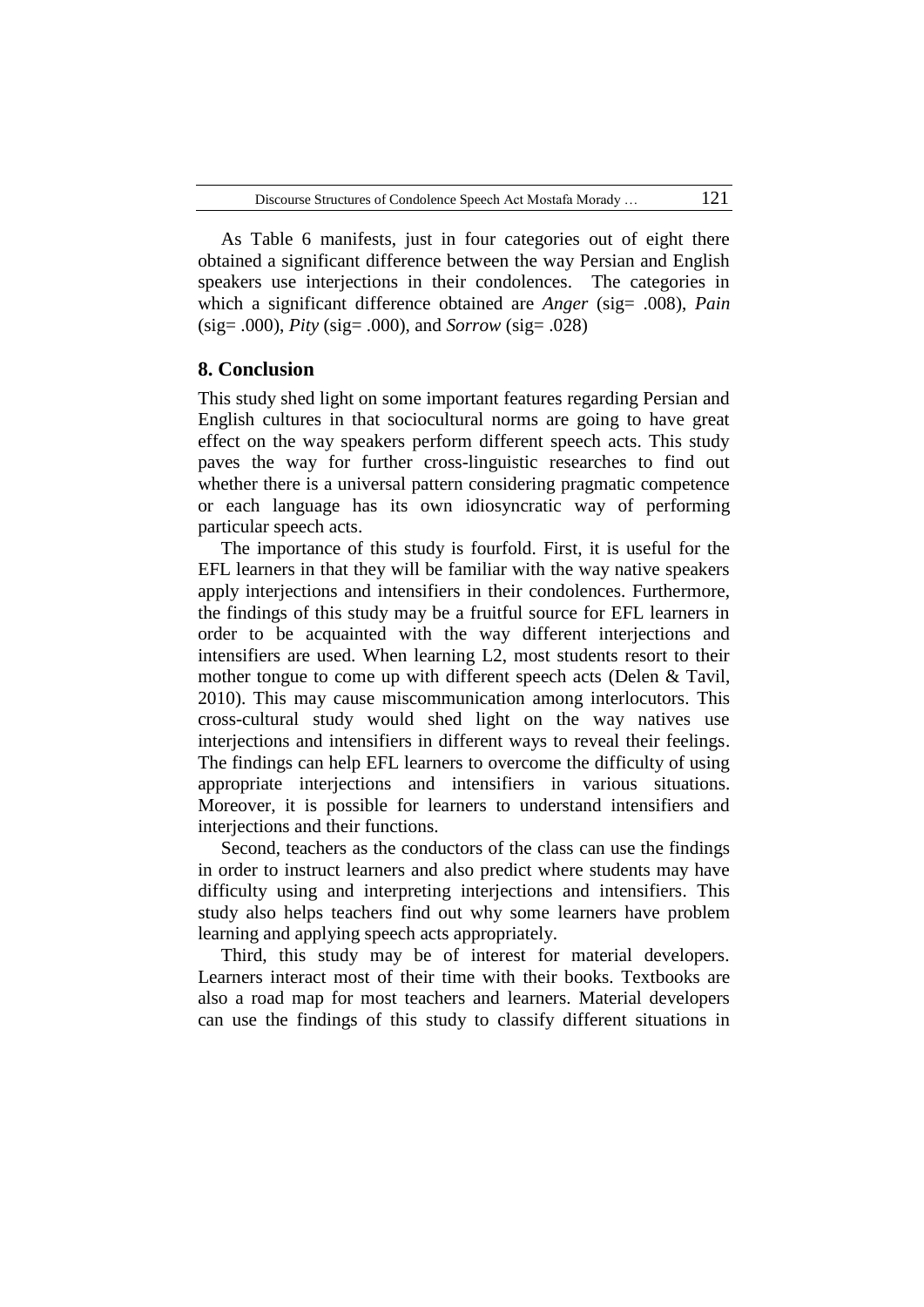which interjections and intensifiers take place. Material developers can also provide beneficial exercises in order to increase learners' pragmatic competence concerning condolence. Learning particular speech acts will increase the quality of interactions among individuals.

 Fourth, researchers can use the classification presented in this study to compare condolence speech acts in other cultures. It is also useful for those who want to investigate the discoursal features of language. Moreover, it is possible to reach a universal pattern of dealing with interjections and intensifiers.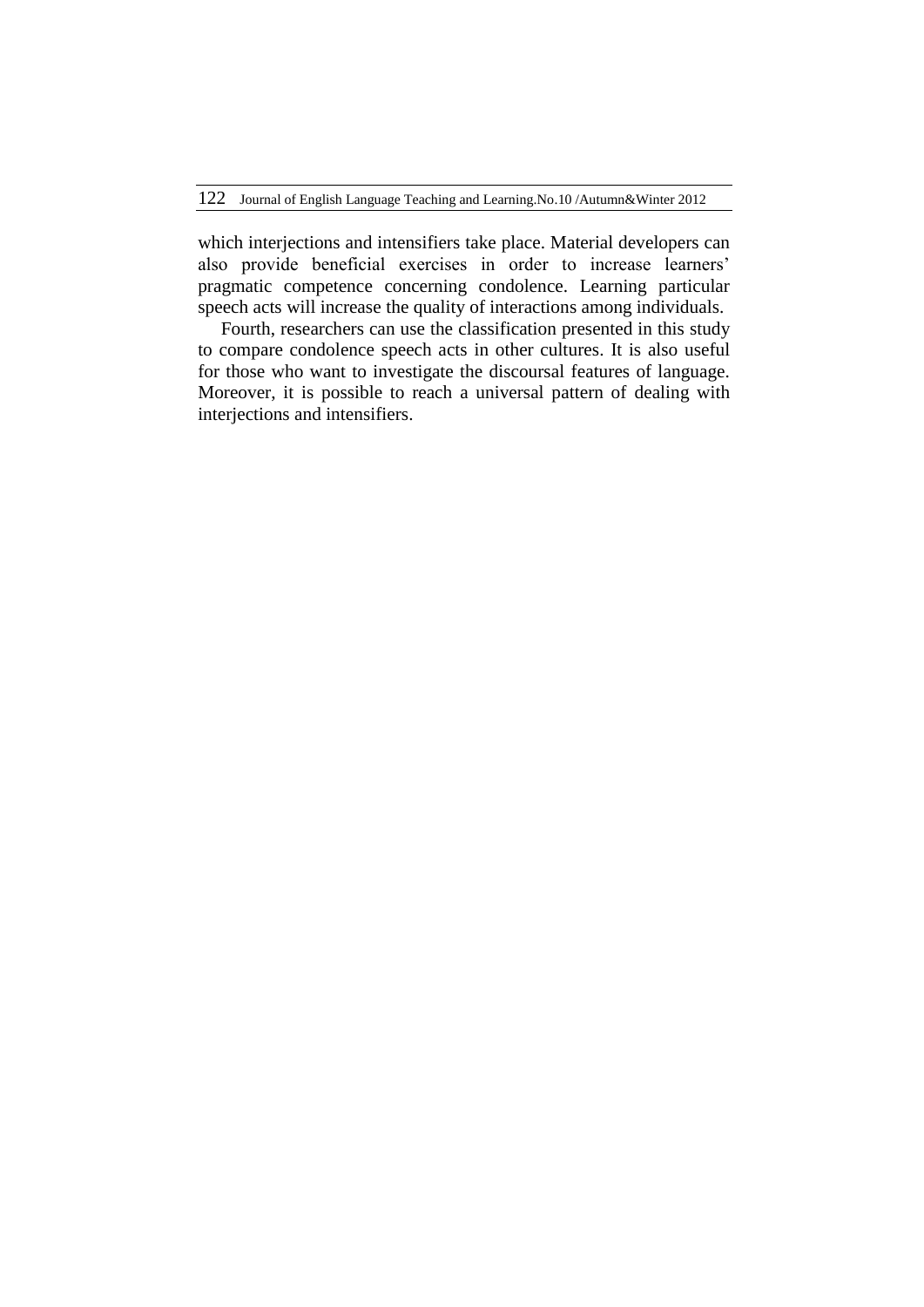#### **References**

- Austin, J. L. (1962). *How to do things with words.* Cambridge MA: Harvard University Press.
- Beebe, L. M., Takahashi, T., & Uliss-Weltz, R. (1990). Pragmatic transfer in ESL refusals. In R. C. Scarcella, E. S. Anderso & S. D. Krashen (Eds.), *Developing communicative competence in a second language* (pp. 55-94). New York: Newbury House Publishers.
- Bardovi-Harlig, K. (1996). Pragmatics and language teaching: Bringing pragmatics and pedagogy together. In L. Bouton & Y. Kachru (Eds.), *Pragmatics and language learning*: *Monograph 3* (pp. 21-39). Urbana-Champaign, IL: University of Illinois Division of English as an International Language.
- Bardovi-Harlig, K. (1999). Exploring the interlanguage of interlanguage pragmatics: A research agenda for acquisitional pragmatics. *Language Learning*, *49*(4), 677-713.
- Bardovi-Harlig, K., & Dörnyei, Z. (1998). Do language learners recognize pragmatic violations? Pragmatic versus grammatical awareness in instructed L2 learning. *TESOL Quarterly, 32*(2), 233-262.
- Blum-Kulka, S. (1982). Learning how to say what you mean in a second language: A study of speech act performance of learners of Hebrew as a second language. *Applied Linguistics*, *3*, 29-59.
- Blum-Kulka, S., & Olshtain, E. (1986). Too many words: Length of utterances and pragmatic failure. *Studies in Second Language Acquisition*, *8*(2), 165-179.
- Bronfenbrenner, U. (1979). *The ecology of human development*. Cambridge, Mass.: Harvard University Press.
- Delen, B., & Tavil, Z. M. (2010). Evaluation of four course books in terms of three speech acts: Requests, refusals and complaints. *Social and Behavioral Sciences*, *9*, 692-697.
- Ellis, J. (1966). *Towards a general comparative linguistics*. Mouton: The Hague.
- Ellis, R. (2008). *The study of second language acquisition*. Oxford: Oxford University Press.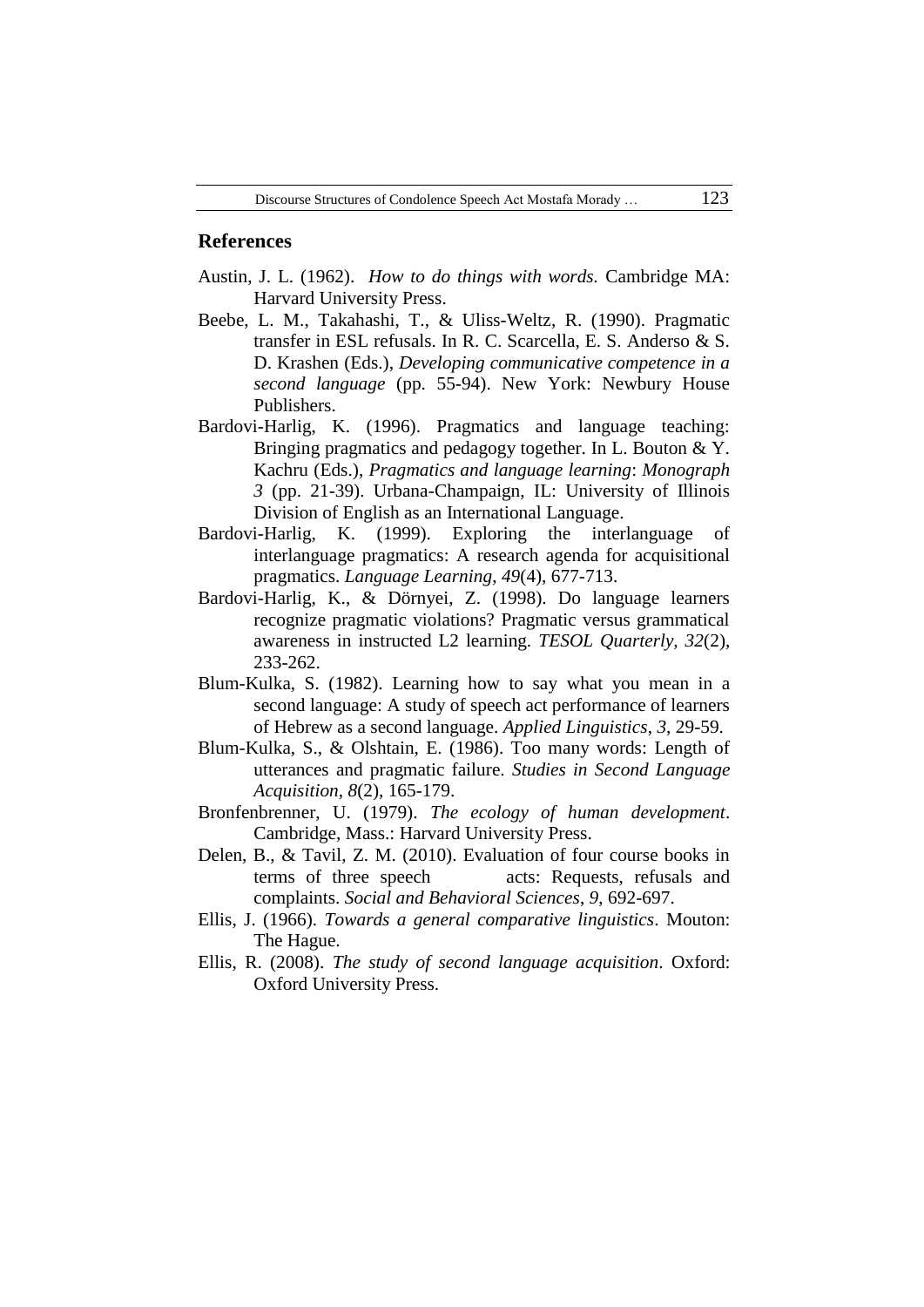- Faerch, C., & Kasper, G. (1989). Internal and external modification in interlanguage request realization. In S. Blum-Kulka, J. House, & G. Kasper (Eds.), *Cross-cultural pragmatics* (pp. 221-247). Norwood, N. J.: Ablex.
- Green, G. (1975). How to get people to do things with words: Syntax and semantics. In P. Cole & J. Morgan (Eds.), *Speech Acts*, *Vol. 3*. New York: Academic Press.
- House, J., & Kasper, G. (1987). Interlanguage pragmatics: Requesting in foreign language. In W. Loerscher & R. Schulze (Eds.), *Perspectives on language in performance: Festschrift for Werner Huellen* (pp. 1250-1288). Tuebingen: Narr.
- Jovanović, V. Ž. (2004). The form, position and meaning of interjections in English. *Linguistics and Literature,3*(1), 17-28.
- Kaplan, R. B. (1972). Cultural thought patterns in inter-cultural education. In H. B. Allen & R. N. Campbell (Eds.), *Teaching English as a second language*  $(2^{nd}$  ed.) (pp. 294-309). New York: McGraw Hill.
- Kasper, G. (1989). Variation in interlanguage speech act realization. In S. Gass, C. Madden, D. Preston, & L. Selinker (Eds.), *Variation in second language acquisition: Discourse and pragmatics* (pp. 37-58). Clevedon: Multilingual Matters.
- Kasper, G., & Rose, K. (1999). Pragmatics and SLA. *Annual Review of Applied Linguistics, 19*, 81-104.
- Kasper, G., & Rose, K. (2001). Pragmatics in language teaching. In K. Rose & G. Kasper (Eds.), *Pragmatics in language teaching*  (pp.1-9). Cambridge: Cambridge University Press.
- Levinson, S. (1983). *Principles of pragmatics*. Cambridge: Cambridge University Press.
- Martínez-Flor, A., & Fukuya, Y. J. (2005). The effects of instruction on learners' production of appropriate and accurate suggestions. *Pragmatics in Instructed Language Learning*, *33*(3), 463-480.
- Meng, K., & Schrabback, S. (1999). Interjections in adult-child discourse: The cases of German HA and Na. *Journal of Pragmatics, 13*, 1263-1287.
- Olshtain, E., & Weinbach, L. (1987). Complaints: A study of speech act behavior among native and non-native speakers of Hebrew.